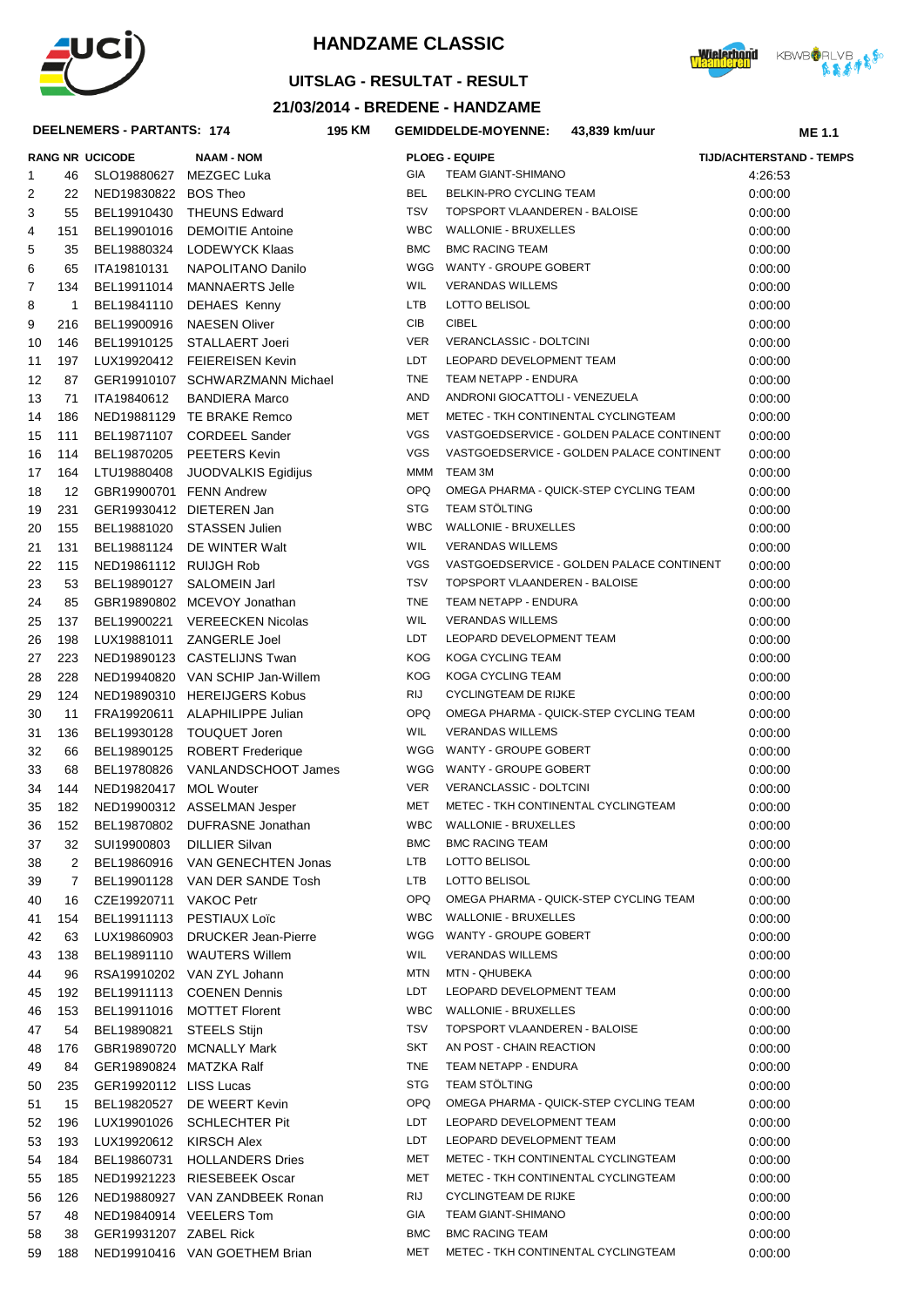



## **UITSLAG - RESULTAT - RESULT**

### **21/03/2014 - BREDENE - HANDZAME**

#### **DEELNEMERS - PARTANTS: 174**

| DEELNEMERS - PARTANTS: 174<br>195 KM |          |                                  |                                               |            | <b>GEMIDDELDE-MOYENNE:</b><br>43,839 km/uur<br><b>ME 1.1</b> |                                           |                          |
|--------------------------------------|----------|----------------------------------|-----------------------------------------------|------------|--------------------------------------------------------------|-------------------------------------------|--------------------------|
|                                      |          | <b>RANG NR UCICODE</b>           | <b>NAAM - NOM</b>                             |            | <b>PLOEG - EQUIPE</b>                                        |                                           | TIJD/ACHTERSTAND - TEMPS |
| 60                                   | 233      |                                  | GER19820218 EICHLER Markus                    | <b>STG</b> | <b>TEAM STÖLTING</b>                                         |                                           | 0:00:00                  |
| 61                                   | 113      | BEL19780411                      | <b>HULSMANS Kevin</b>                         | <b>VGS</b> |                                                              | VASTGOEDSERVICE - GOLDEN PALACE CONTINENT | 0:00:00                  |
| 62                                   | 23       |                                  | AUS19790409 BROWN Graeme                      | <b>BEL</b> | BELKIN-PRO CYCLING TEAM                                      |                                           | 0:00:00                  |
| 63                                   | 34       |                                  | DEN19910311 LANDER Sebastian                  | <b>BMC</b> | <b>BMC RACING TEAM</b>                                       |                                           | 0:00:00                  |
| 64                                   | 8        |                                  | BEL19880627 VANENDERT Dennis                  | LTB        | LOTTO BELISOL                                                |                                           | 0:00:00                  |
| 65                                   | 58       | BEL19890511                      | <b>WALLAYS Jelle</b>                          | <b>TSV</b> | TOPSPORT VLAANDEREN - BALOISE                                |                                           | 0:00:00                  |
| 66                                   | 14       | BEL19860409                      | MAES Nikolas                                  | OPQ        |                                                              | OMEGA PHARMA - QUICK-STEP CYCLING TEAM    | 0:00:08                  |
| 67                                   | 118      | BEL19900711                      | <b>VERMOTE Alphonse</b>                       | <b>VGS</b> |                                                              | VASTGOEDSERVICE - GOLDEN PALACE CONTINENT | 0:00:11                  |
| 68                                   | 25       |                                  | NED19880325 KEIZER Martijn                    | <b>BEL</b> | BELKIN-PRO CYCLING TEAM                                      |                                           | 0:00:12                  |
| 69                                   | 51       | BEL19890321                      | <b>DECLERCQ Tim</b>                           | <b>TSV</b> | TOPSPORT VLAANDEREN - BALOISE                                |                                           | 0:00:14                  |
| 70                                   | 57       | BEL19880813                      | VAN STAEYEN Michaël                           | <b>TSV</b> | TOPSPORT VLAANDEREN - BALOISE                                |                                           | 0:00:14                  |
| 71                                   | 36       | ITA19870113                      | <b>OSS Daniel</b>                             | <b>BMC</b> | <b>BMC RACING TEAM</b>                                       |                                           | 0:00:14                  |
| 72                                   | 27       |                                  | NED19910923 VAN DER LIJKE Nick                | BEL        | BELKIN-PRO CYCLING TEAM                                      |                                           | 0:00:16                  |
| 73                                   | 24       | NED19901130 GOOS Marc            |                                               | BEL        | BELKIN-PRO CYCLING TEAM                                      |                                           | 0:00:16                  |
| 74                                   | 26       |                                  | NED19910717 MARKUS Barry                      | <b>BEL</b> | BELKIN-PRO CYCLING TEAM                                      |                                           | 0:00:16                  |
| 75                                   | 44       |                                  | BEL19840402 DE BACKER Bert                    | GIA        | <b>TEAM GIANT-SHIMANO</b>                                    |                                           | 0:00:16                  |
| 76                                   | 47       |                                  | NED19890209 SINKELDAM Ramon                   | GIA        | <b>TEAM GIANT-SHIMANO</b>                                    |                                           | 0:00:25                  |
| 77                                   | 17       |                                  | BEL19910214 VAN KEIRSBULCK Guillaume          | OPQ        |                                                              | OMEGA PHARMA - QUICK-STEP CYCLING TEAM    | 0:00:37                  |
| 78                                   | 4        | BEL19900510                      | BROECKX Stig                                  | LTB        | LOTTO BELISOL                                                |                                           | 0:00:37                  |
| 79                                   | 3        |                                  | NOR19900208 BREEN Vegard                      | LTB        | <b>LOTTO BELISOL</b>                                         |                                           | 0:00:37                  |
| 80                                   | 42       | GER19911118 ARNDT Nikias         |                                               | GIA        | <b>TEAM GIANT-SHIMANO</b>                                    |                                           | 0:00:37                  |
| 81                                   | 6        | BEL19930603 VALLEE Boris         |                                               | LTB        | LOTTO BELISOL                                                |                                           | 0:01:00                  |
| 82                                   | 41       |                                  | SWE19900216 AHLSTRAND Jonas                   | GIA        | <b>TEAM GIANT-SHIMANO</b>                                    |                                           | 0:01:43                  |
| 83                                   | 64       |                                  | BEL19821020 HABEAUX Gregory                   | WGG<br>MMM | WANTY - GROUPE GOBERT<br>TEAM 3M                             |                                           | 0:02:10                  |
| 84                                   | 167      | BEL19930216                      | VERMEULEN Emiel                               | LTB        | <b>LOTTO BELISOL</b>                                         |                                           | 0:02:10                  |
| 85                                   | 5<br>21  | BEL19911003                      | DE BIE Sean<br>AUS19890713 BOBRIDGE Jack      | <b>BEL</b> | BELKIN-PRO CYCLING TEAM                                      |                                           | 0:02:10<br>0:02:10       |
| 86<br>87                             | 43       |                                  | USA19920220 CRADDOCK Lawson                   | GIA        | <b>TEAM GIANT-SHIMANO</b>                                    |                                           | 0:02:10                  |
|                                      |          | Non partants / Niet vertrokken : |                                               |            |                                                              |                                           |                          |
|                                      |          |                                  | 62 NED19870815 KREDER Michel                  |            | WGG WANTY - GROUPE GOBERT                                    |                                           |                          |
|                                      | 158      |                                  | BEL19891122 PRÉMONT Christophe                | <b>WBC</b> | <b>WALLONIE - BRUXELLES</b>                                  |                                           |                          |
|                                      | 161      |                                  | BEL19910807 DE VOS Gertjan                    | MMM        | TEAM 3M                                                      |                                           |                          |
|                                      | 171      | IRL19910118                      | <b>CHRISTIE Marcus</b>                        | SKT        | AN POST - CHAIN REACTION                                     |                                           |                          |
|                                      | 205      |                                  | BEL19850504 POLAZZI Fabio                     | <b>JTW</b> | JOSAN - TO WIN CYCLING TEAM                                  |                                           |                          |
|                                      | 213      |                                  | USA19891216 GIBBONS Thomas Edward             | CIB        | <b>CIBEL</b>                                                 |                                           |                          |
|                                      | 227      |                                  | NED19860507 VAN DER ZWET Arno                 | KOG        | KOGA CYCLING TEAM                                            |                                           |                          |
|                                      |          | Abbandons / Opgaves:             |                                               |            |                                                              |                                           |                          |
|                                      | 28       |                                  | NED19871202 VAN WINDEN Dennis                 | BEL        | BELKIN-PRO CYCLING TEAM                                      |                                           |                          |
|                                      | 33       | SUI19850717                      | KOHLER Martin                                 | <b>BMC</b> | <b>BMC RACING TEAM</b>                                       |                                           |                          |
|                                      | 45       |                                  | MAS19861102 LOH Sea Keong                     | GIA        | <b>TEAM GIANT-SHIMANO</b>                                    |                                           |                          |
|                                      | 52       |                                  | BEL19910410 LAMPAERT Yves                     | TSV        | TOPSPORT VLAANDEREN - BALOISE                                |                                           |                          |
|                                      | 56       |                                  | BEL19911112 VAN HOECKE Gijs                   | TSV        | TOPSPORT VLAANDEREN - BALOISE                                |                                           |                          |
|                                      | 61       | BEL19870401                      | <b>BAUGNIES Jérôme</b>                        | WGG<br>WGG | WANTY - GROUPE GOBERT<br>WANTY - GROUPE GOBERT               |                                           |                          |
|                                      | 67       | BEL19780401                      | SIJMENS Nico                                  | AND        | ANDRONI GIOCATTOLI - VENEZUELA                               |                                           |                          |
|                                      | 72<br>73 | ITA19860827<br>ITA19880128       | DI SERAFINO Matteo<br><b>FACCHINI Patrick</b> | AND        | ANDRONI GIOCATTOLI - VENEZUELA                               |                                           |                          |
|                                      | 75       | ITA19901011                      | <b>TALIANI Alessio</b>                        | AND        | ANDRONI GIOCATTOLI - VENEZUELA                               |                                           |                          |
|                                      | 76       | ITA19900429                      | <b>TESTI Nicola</b>                           | AND        | ANDRONI GIOCATTOLI - VENEZUELA                               |                                           |                          |
|                                      | 77       | ITA19920711                      | ZORDAN Andrea                                 | AND        | ANDRONI GIOCATTOLI - VENEZUELA                               |                                           |                          |
|                                      | 81       | CZE19841207 BARTA Jan            |                                               | TNE        | TEAM NETAPP - ENDURA                                         |                                           |                          |
|                                      | 82       | AUT19881021                      | <b>SCHORN Daniel</b>                          | TNE        | TEAM NETAPP - ENDURA                                         |                                           |                          |
|                                      | 83       | SLO19880717 JARC Blaz            |                                               | <b>TNE</b> | TEAM NETAPP - ENDURA                                         |                                           |                          |
|                                      | 86       |                                  | CZE19880119 PADOUR Frantisek                  | TNE        | TEAM NETAPP - ENDURA                                         |                                           |                          |
|                                      | 88       |                                  | GBR19900212 THWAITES Scott                    | <b>TNE</b> | TEAM NETAPP - ENDURA                                         |                                           |                          |
|                                      | 91       |                                  | RSA19890511 POTGIETER Bradley                 | MTN        | MTN - QHUBEKA                                                |                                           |                          |
|                                      | 92       |                                  | ALG19900109 REGUIGUI Youcef                   | MTN        | MTN - QHUBEKA                                                |                                           |                          |
|                                      | 93       |                                  | GER19870614 REIMER Martin                     | MTN        | MTN - QHUBEKA                                                |                                           |                          |
|                                      | 94       |                                  | RSA19900917 SONGEZO Jim                       | MTN        | MTN - QHUBEKA                                                |                                           |                          |
|                                      | 101      |                                  | POL19881014 CHARUCKI Pawel                    | ccc        | <b>CCC POLSAT POLKOWICE</b>                                  |                                           |                          |

| 60 | 233 |                                  | GER19820218 EICHLER Markus           | <b>STG</b> | <b>TEAM STÖLTING</b>        |
|----|-----|----------------------------------|--------------------------------------|------------|-----------------------------|
| 61 | 113 | BEL19780411                      | <b>HULSMANS Kevin</b>                | <b>VGS</b> | VASTGOEDSERVICE - GOLDEN I  |
| 62 | 23  |                                  | AUS19790409 BROWN Graeme             | <b>BEL</b> | BELKIN-PRO CYCLING TEAM     |
| 63 | 34  |                                  | DEN19910311 LANDER Sebastian         | <b>BMC</b> | <b>BMC RACING TEAM</b>      |
| 64 | 8   | BEL19880627                      | <b>VANENDERT Dennis</b>              | <b>LTB</b> | <b>LOTTO BELISOL</b>        |
| 65 | 58  | BEL19890511                      | <b>WALLAYS Jelle</b>                 | <b>TSV</b> | TOPSPORT VLAANDEREN - BAL   |
| 66 | 14  | BEL19860409                      | MAES Nikolas                         | <b>OPQ</b> | OMEGA PHARMA - QUICK-STEP   |
| 67 | 118 | BEL19900711                      | <b>VERMOTE Alphonse</b>              | <b>VGS</b> | VASTGOEDSERVICE - GOLDEN I  |
| 68 | 25  |                                  | NED19880325 KEIZER Martijn           | <b>BEL</b> | BELKIN-PRO CYCLING TEAM     |
| 69 | 51  | BEL19890321                      | <b>DECLERCQ Tim</b>                  | <b>TSV</b> | TOPSPORT VLAANDEREN - BAL   |
| 70 | 57  | BEL19880813                      | VAN STAEYEN Michaël                  | <b>TSV</b> | TOPSPORT VLAANDEREN - BAL   |
| 71 | 36  | ITA19870113                      | <b>OSS Daniel</b>                    | <b>BMC</b> | <b>BMC RACING TEAM</b>      |
| 72 | 27  |                                  | NED19910923 VAN DER LIJKE Nick       | <b>BEL</b> | BELKIN-PRO CYCLING TEAM     |
| 73 | 24  | NED19901130 GOOS Marc            |                                      | <b>BEL</b> | BELKIN-PRO CYCLING TEAM     |
| 74 | 26  |                                  | NED19910717 MARKUS Barry             | <b>BEL</b> | BELKIN-PRO CYCLING TEAM     |
| 75 | 44  | BEL19840402                      | DE BACKER Bert                       | <b>GIA</b> | TEAM GIANT-SHIMANO          |
| 76 | 47  |                                  | NED19890209 SINKELDAM Ramon          | <b>GIA</b> | <b>TEAM GIANT-SHIMANO</b>   |
| 77 | 17  |                                  | BEL19910214 VAN KEIRSBULCK Guillaume | <b>OPQ</b> | OMEGA PHARMA - QUICK-STEP   |
| 78 | 4   |                                  | BEL19900510 BROECKX Stig             | LTB        | LOTTO BELISOL               |
| 79 | 3   |                                  | NOR19900208 BREEN Vegard             | LTB        | <b>LOTTO BELISOL</b>        |
| 80 | 42  | GER19911118 ARNDT Nikias         |                                      | <b>GIA</b> | TEAM GIANT-SHIMANO          |
| 81 | 6   | BEL19930603 VALLEE Boris         |                                      | <b>LTB</b> | LOTTO BELISOL               |
| 82 | 41  |                                  | SWE19900216 AHLSTRAND Jonas          | <b>GIA</b> | <b>TEAM GIANT-SHIMANO</b>   |
| 83 | 64  |                                  | BEL19821020 HABEAUX Gregory          | WGG        | WANTY - GROUPE GOBERT       |
| 84 | 167 |                                  | BEL19930216 VERMEULEN Emiel          | MMM        | TEAM 3M                     |
| 85 | 5   | BEL19911003 DE BIE Sean          |                                      | <b>LTB</b> | LOTTO BELISOL               |
| 86 | 21  |                                  | AUS19890713 BOBRIDGE Jack            | <b>BEL</b> | BELKIN-PRO CYCLING TEAM     |
| 87 | 43  |                                  | USA19920220 CRADDOCK Lawson          | <b>GIA</b> | <b>TEAM GIANT-SHIMANO</b>   |
|    |     | Non partants / Niet vertrokken : |                                      |            |                             |
|    | 62  |                                  | NED19870815 KREDER Michel            |            | WGG WANTY - GROUPE GOBERT   |
|    | 158 | BEL19891122                      | PRÉMONT Christophe                   | <b>WBC</b> | <b>WALLONIE - BRUXELLES</b> |
|    | 161 | BEL19910807                      | DE VOS Gertjan                       | MMM        | TEAM 3M                     |
|    | 171 | IRL19910118                      | <b>CHRISTIE Marcus</b>               | SKT        | AN POST - CHAIN REACTION    |
|    | 205 | BEL19850504                      | POLAZZI Fabio                        | <b>JTW</b> | JOSAN - TO WIN CYCLING TEAM |
|    | 213 |                                  | USA19891216 GIBBONS Thomas Edward    | <b>CIB</b> | <b>CIBEL</b>                |
|    | 227 |                                  | NED19860507 VAN DER ZWET Arno        | <b>KOG</b> | KOGA CYCLING TEAM           |
|    |     | Abbandons / Opgaves:             |                                      |            |                             |
|    | 28  |                                  | NED19871202 VAN WINDEN Dennis        | <b>BEL</b> | BELKIN-PRO CYCLING TEAM     |
|    | 33  | SUI19850717                      | <b>KOHLER Martin</b>                 | <b>BMC</b> | <b>BMC RACING TEAM</b>      |
|    | 45  |                                  | MAS19861102 LOH Sea Keong            | GIA        | TEAM GIANT-SHIMANO          |
|    | 52  | BEL19910410                      | <b>LAMPAERT Yves</b>                 | TSV        | TOPSPORT VLAANDEREN - BAL   |
|    | 56  | BEL19911112                      | VAN HOECKE Gijs                      | <b>TSV</b> | TOPSPORT VLAANDEREN - BAL   |
|    | 61  | BEL19870401                      | <b>BAUGNIES Jérôme</b>               | WGG        | WANTY - GROUPE GOBERT       |
|    | 67  | BEL19780401                      | SIJMENS Nico                         | WGG        | WANTY - GROUPE GOBERT       |
|    | 72  | ITA19860827                      | DI SERAFINO Matteo                   | AND        | ANDRONI GIOCATTOLI - VENEZU |
|    | 73  | ITA19880128                      | <b>FACCHINI Patrick</b>              | AND        | ANDRONI GIOCATTOLI - VENEZU |
|    | 75  | ITA19901011                      | <b>TALIANI Alessio</b>               | AND        | ANDRONI GIOCATTOLI - VENEZU |
|    | 76  | ITA19900429                      | <b>TESTI Nicola</b>                  | AND        | ANDRONI GIOCATTOLI - VENEZU |
|    | 77  | ITA19920711                      | <b>ZORDAN Andrea</b>                 | AND        | ANDRONI GIOCATTOLI - VENEZU |
|    | 81  | CZE19841207                      | <b>BARTA Jan</b>                     | TNE        | TEAM NETAPP - ENDURA        |
|    |     |                                  |                                      | TNE        | TEAM NETAPP - ENDURA        |
|    | 82  | AUT19881021                      | <b>SCHORN Daniel</b>                 | TNE        | TEAM NETAPP - ENDURA        |
|    | 83  | SLO19880717                      | <b>JARC Blaz</b>                     | TNE        | TEAM NETAPP - ENDURA        |
|    | 86  |                                  | CZE19880119 PADOUR Frantisek         |            |                             |
|    | 88  |                                  | GBR19900212 THWAITES Scott           | TNE        | TEAM NETAPP - ENDURA        |
|    | 91  |                                  | RSA19890511 POTGIETER Bradley        | MTN        | MTN - QHUBEKA               |
|    | 92  | ALG19900109                      | <b>REGUIGUI Youcef</b>               | <b>MTN</b> | MTN - QHUBEKA               |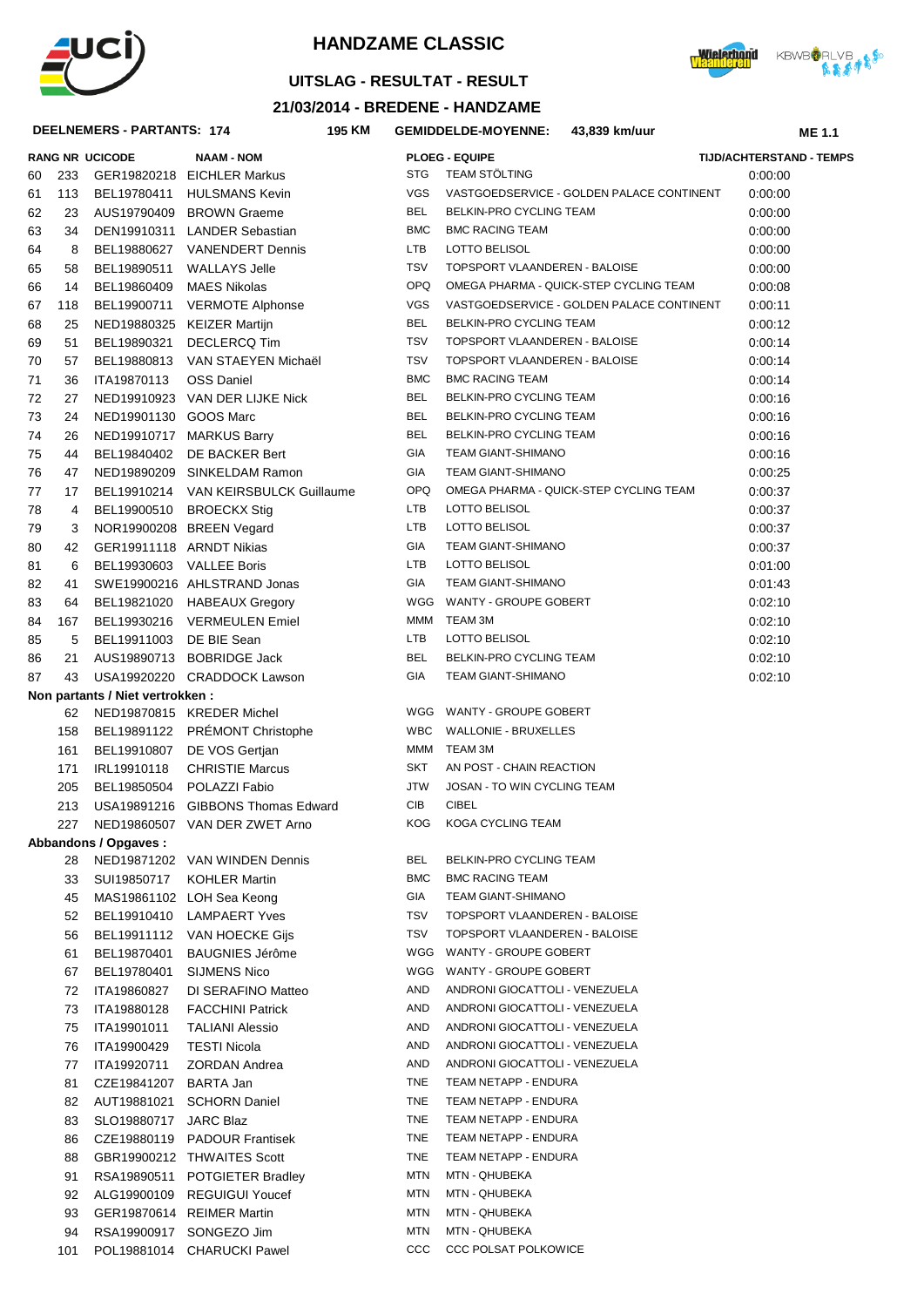



**ME 1.1** 

# **UITSLAG - RESULTAT - RESULT**

# 21/03/2014 - BREDENE - HANDZAME

195 KM GEMIDDELDE-MOYENNE: 43,839 km/uur

### DEELNEMERS - PARTANTS: 174

|            | <b>RANG NR UCICODE</b>   | <b>NAAM - NOM</b>                     |            | <b>PLOEG - EQUIPE</b><br><b>TIJD/ACHTERSTAND - TEMPS</b> |
|------------|--------------------------|---------------------------------------|------------|----------------------------------------------------------|
|            |                          | 102 POL19770623 KIENDYS Tomasz        | ccc        | <b>CCC POLSAT POLKOWICE</b>                              |
| 103        | POL19880329 KUREK Adrian |                                       | ccc        | <b>CCC POLSAT POLKOWICE</b>                              |
| 104        |                          | POL19870417 MARYCZ Jaroslaw           | ccc        | <b>CCC POLSAT POLKOWICE</b>                              |
| 105        |                          | POL19840911 MATYSIAK Bartlomiej       | ccc        | <b>CCC POLSAT POLKOWICE</b>                              |
| 106        |                          | POL19900325 GAWRONSKI Piotr           | ccc        | <b>CCC POLSAT POLKOWICE</b>                              |
| 107        |                          | POL19810426 MORAJKO Jacek             | ccc        | <b>CCC POLSAT POLKOWICE</b>                              |
| 108        |                          | POL19890324 STEPNIAK Grzegorz         | ccc        | <b>CCC POLSAT POLKOWICE</b>                              |
| 112        |                          | BEL19921110 VAN STAEYEN Kevin         | VGS        | VASTGOEDSERVICE - GOLDEN PALACE CONTINENT                |
| 116        |                          | BEL19940730 VAN LAER Titte            | VGS        | VASTGOEDSERVICE - GOLDEN PALACE CONTINENT                |
| 117        |                          | BEL19940413 COOLS Alexander           | VGS        | VASTGOEDSERVICE - GOLDEN PALACE CONTINENT                |
| 121        | NED19840901 DUIJN Huub   |                                       | RIJ        | <b>CYCLINGTEAM DE RIJKE</b>                              |
| 122        |                          | NED19930621 GROENEWEGEN Dylan         | RIJ        | <b>CYCLINGTEAM DE RIJKE</b>                              |
| 123        | NED19910219 HAVIK Yoeri  |                                       | RIJ        | <b>CYCLINGTEAM DE RIJKE</b>                              |
| 125        |                          | NED19901103 KOUWENHOVEN Sjoerd        | RIJ        | <b>CYCLINGTEAM DE RIJKE</b>                              |
| 127        |                          | NED19880411 VERMELTFOORT Coen         | RIJ        | <b>CYCLINGTEAM DE RIJKE</b>                              |
| 128        | NED19920531 GROEN Ike    |                                       | RIJ        | <b>CYCLINGTEAM DE RIJKE</b>                              |
| 132        |                          | BEL19900910 SMEYERS Floris            | <b>WIL</b> | <b>VERANDAS WILLEMS</b>                                  |
| 133        |                          | BEL19840913 BURTON Jérémy             | WIL        | <b>VERANDAS WILLEMS</b>                                  |
| 135        |                          | BEL19920101 WASTYN Emiel              | <b>WIL</b> | <b>VERANDAS WILLEMS</b>                                  |
| 141        |                          | BEL19850212 DEVILLERS Gilles          | VER        | VERANCLASSIC - DOLTCINI                                  |
| 142        |                          | FRA19781128 FLAHAUT Denis             | VER        | VERANCLASSIC - DOLTCINI                                  |
| 143        |                          | BEL19800317 GARDEYN Gorik             | <b>VER</b> | VERANCLASSIC - DOLTCINI                                  |
| 147        |                          | BEL19910416 VAN COPPERNOLLE Francesco | <b>VER</b> | VERANCLASSIC - DOLTCINI                                  |
| 148        |                          | BEL19890106 VERWAEST Kevin            | <b>VER</b> | VERANCLASSIC - DOLTCINI                                  |
| 156        |                          | BEL19900616 STENUIT Robin             | WBC        | <b>WALLONIE - BRUXELLES</b>                              |
| 157        |                          | BEL19780216 AMORISON Frédéric         | WBC        | <b>WALLONIE - BRUXELLES</b>                              |
| 162        |                          | BEL19911029 DEVRIENDT Tom             | MMM        | TEAM 3M                                                  |
| 163        | BEL19880921              | <b>FRANCKAERT Gregory</b>             | MMM        | TEAM 3M                                                  |
| 165        |                          | NED19930812 POT Sebastiaan            |            | MMM TEAM 3M                                              |
| 166        |                          | BEL19890326 STEVENS Timothy           |            | MMM TEAM 3M                                              |
| 168        |                          | NED19900628 VINGERLING Michael        |            | MMM TEAM 3M                                              |
| 172        |                          | BEL19880326 CLAEYS Kevin              | SKT        | AN POST - CHAIN REACTION                                 |
| 173        | IRL19900710              | DOWNEY Sean                           | SKT        | AN POST - CHAIN REACTION                                 |
| 174        | IRL19920122              | <b>DUNNE Conor</b>                    | SKT        | AN POST - CHAIN REACTION                                 |
| 175        |                          | BEL19921209 FRANSSEN Wout             | SKT        | AN POST - CHAIN REACTION                                 |
| 177        |                          | BEL19891002 VANDEN BAK Laurent        | SKT        | AN POST - CHAIN REACTION                                 |
| 178        | IRL19930810              | WILSON Jack                           | SKT        | AN POST - CHAIN REACTION                                 |
| 181        |                          | NED19880316 ARIESEN Johim             | MET        | METEC - TKH CONTINENTAL CYCLINGTEAM                      |
| 183        |                          | NED19890621 GMELICH Jarno             | MET        | METEC - TKH CONTINENTAL CYCLINGTEAM                      |
|            |                          | NED19921106 VAN GINNEKEN Sjoerd       | MET        | METEC - TKH CONTINENTAL CYCLINGTEAM                      |
| 187<br>191 | ITA19900908              | <b>BAFFI Piero</b>                    | LDT        | LEOPARD DEVELOPMENT TEAM                                 |
| 194        |                          | DEN19941009 OLESEN Patrick            | LDT        | LEOPARD DEVELOPMENT TEAM                                 |
| 195        |                          | GER19830705 SALZINGER Florian         | LDT        | LEOPARD DEVELOPMENT TEAM                                 |
| 201        | BEL19910704              | DE BONDT Dries                        | JTW        | JOSAN - TO WIN CYCLING TEAM                              |
| 202        | BEL19920906              | DE ROOZE Niels                        | JTW        | JOSAN - TO WIN CYCLING TEAM                              |
| 203        | GER19850729              | <b>FINDERS Dirk</b>                   | JTW        | JOSAN - TO WIN CYCLING TEAM                              |
| 204        | BEL19941020              | <b>HAVERALS Lars</b>                  | JTW        | JOSAN - TO WIN CYCLING TEAM                              |
| 207        | BEL19900614              | VANSUMERE Ian                         | JTW        | JOSAN - TO WIN CYCLING TEAM                              |
|            |                          |                                       | <b>JTW</b> | JOSAN - TO WIN CYCLING TEAM                              |
| 208        | BEL19870221              | <b>VERRAES Benjamin</b>               | CIB        | <b>CIBEL</b>                                             |
| 211        | LTU19890816              | <b>MANIUSIS Martynas</b>              |            |                                                          |
| 212        | BEL19881010              | DE DECKER Bjorn                       | CIB<br>CIB | CIBEL<br>CIBEL                                           |
| 214        | BEL19910304              | GOOSSENS Kenny                        |            |                                                          |
| 215        | BEL19920817              | <b>MELS Fabrice</b>                   | CIB        | <b>CIBEL</b>                                             |
| 217        | BEL19921113              | <b>SCHITTECATTE Niels</b>             | CIB        | <b>CIBEL</b>                                             |
| 218        | BEL19921218              | VAN HOLDERBEKE Mathias                | CIB        | <b>CIBEL</b>                                             |
| 221        |                          | NED19880107 ATZORI Umberto            | <b>KOG</b> | KOGA CYCLING TEAM                                        |
| 222        |                          | NED19901030 BOSKAMP Melvin            | <b>KOG</b> | KOGA CYCLING TEAM                                        |
| 224        | NED19910812 HAAN Wouter  |                                       | <b>KOG</b> | KOGA CYCLING TEAM                                        |
| 225        |                          | NED19860730 HOOGHIEMSTER René         | <b>KOG</b> | KOGA CYCLING TEAM                                        |